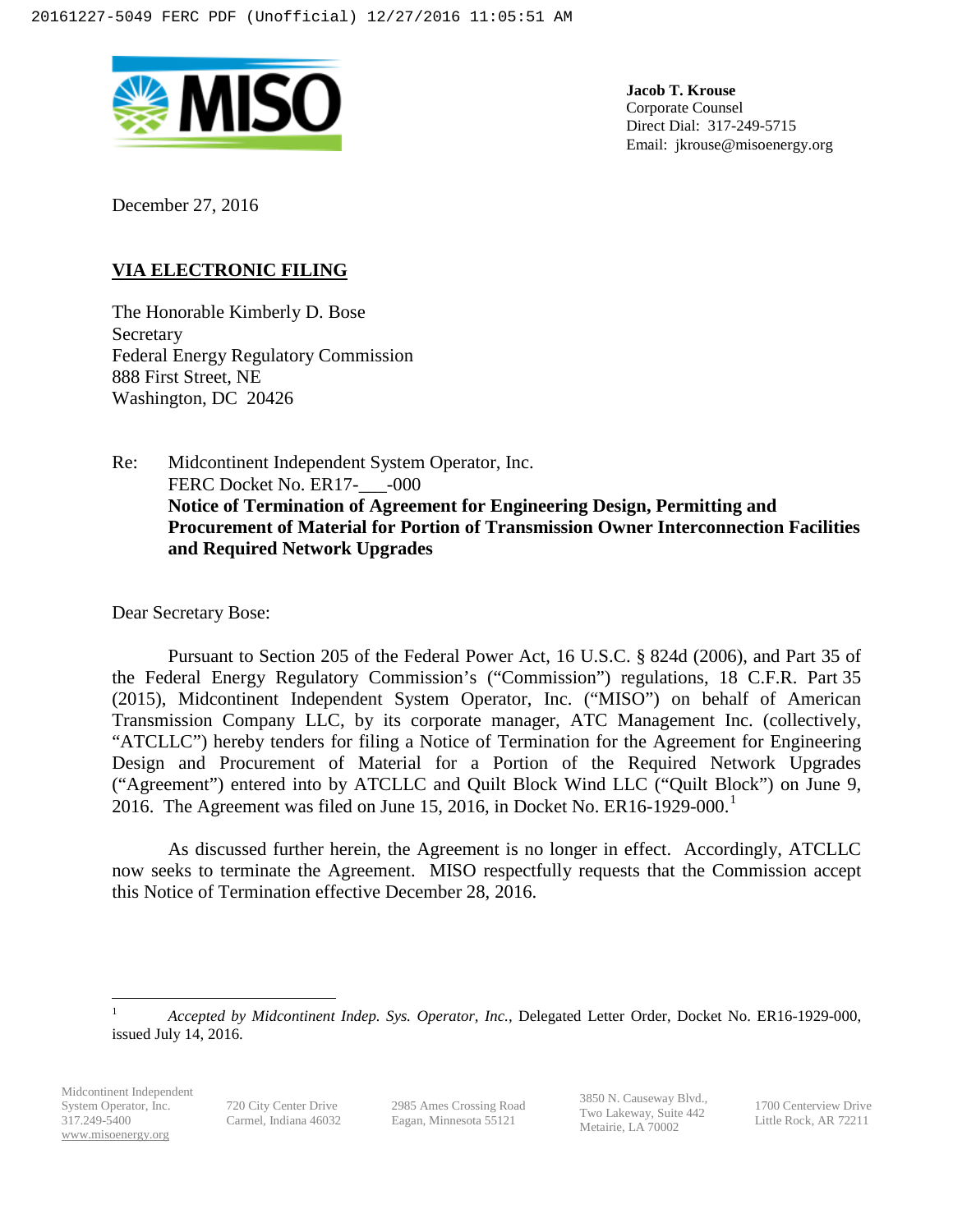The Honorable Kimberly D. Bose December 27, 2016 Page 2

### **I. BACKGROUND**

The purpose of the Agreement was to authorize ATC to complete certain work prior to completion of the studies required for the MISO Tariff Attachment X Generator Interconnection Agreement ("GIA") by and between ATCLLC, Quilt Block, and MISO to permit Quilt Block's generating facility to operate pursuant to a provisional GIA and provisional interconnections service, subject to certain limitations. The Agreement expressly contemplated that it would be superseded and terminated by the GIA once the GIA was executed and made effective.<sup>[2](#page-1-0)</sup> ATCLLC, Quilt Block and MISO executed a GIA on September 2, 2016. Thus, the Agreement between ATCLLC and Quilt Block has expired by its own terms and is no longer effective.

## **II. NOTICE OF TERMINATION AND PROPOSED EFFECTIVE DATE**

As noted, ATCLLC no longer provides the services in the Agreement to Quilt Block. Accordingly, the parties' obligations under the Agreement are no longer in effect. MISO respectfully requests an effective date of December 28, 2016 for this Notice of Termination.<sup>[3](#page-1-1)</sup>

#### **III. DOCUMENTS SUBMITTED WITH THIS FILING**

The documents being submitted with this filing include this transmittal letter;

Tab A: Coversheet terminating Service Agreement 2923.

#### **IV. COMMUNICATION; SERVICE**

Correspondence and service regarding this filing should be sent to the following individuals, who should be placed on the official service list in this proceeding:

Jacob T. Krouse (jkrouse@misoenergy.org)\* Sally L. Clore (sclore@misoenergy.org)\* Julie Bunn (jbunn@misoenergy.org) Midcontinent Independent System Operator, Inc. P.O. Box 4202 Carmel, IN 46082-4202 Telephone: 317-249-5400

Brian Drumm\* Associate General Counsel American Transmission Company W234 N2000 Ridgeview Pkwy. Ct. Waukesha, WI 53188-1022 (262) 832-8737 [bdrumm@atcllc.com](mailto:bdrumm@atcllc.com)

<span id="page-1-0"></span><sup>&</sup>lt;sup>2</sup> Section 8 of the Agreement provides that "[i]f the Parties have entered into a GIA . . . then the Work shall be incorporated into the work to be performed under the terms of the GIA, which shall replace and supersede this Agreement and shall govern the performance or obligations arising out of or related to this Work or this Agreement, and this Agreement shall terminate, except to the extent that amounts due under this Agreement have not been invoiced or paid. This Agreement shall continue in full force and effect until such time as all amounts due shall have been paid."

<span id="page-1-1"></span><sup>3</sup> 18 C.F.R. § 35.15(a).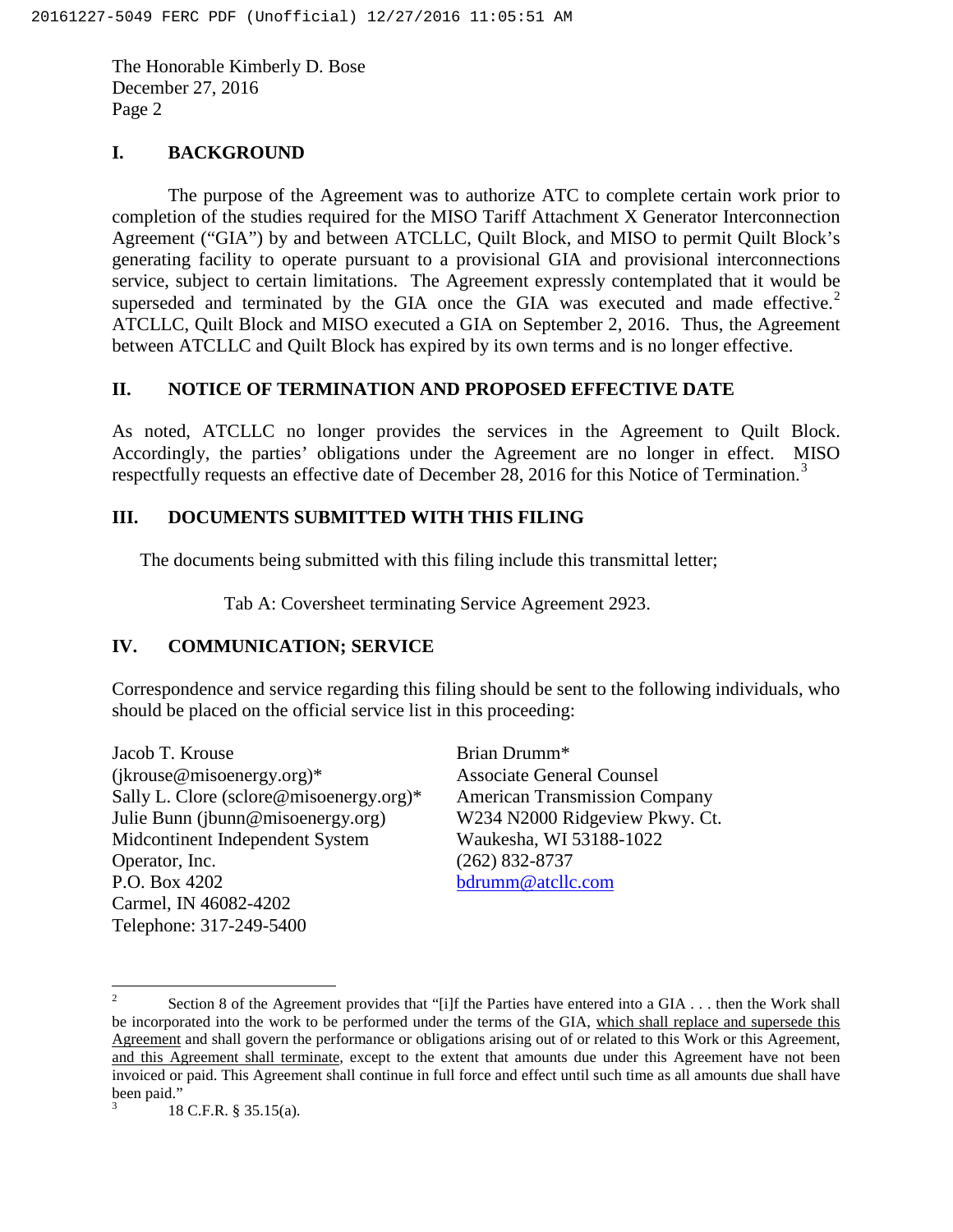The Honorable Kimberly D. Bose December 27, 2016 Page 3

# **V. CONCLUSION**

For the foregoing reasons, MISO on behalf of ATCLLC, respectfully requests that the Commission accept the Notice of Termination for the Agreement, with an effective date of December 28, 2016.

Respectfully submitted,

*/s/ Jacob T. Krouse*

Jacob T. Krouse Attorney for the Midcontinent Independent System Operator, Inc.

Attachment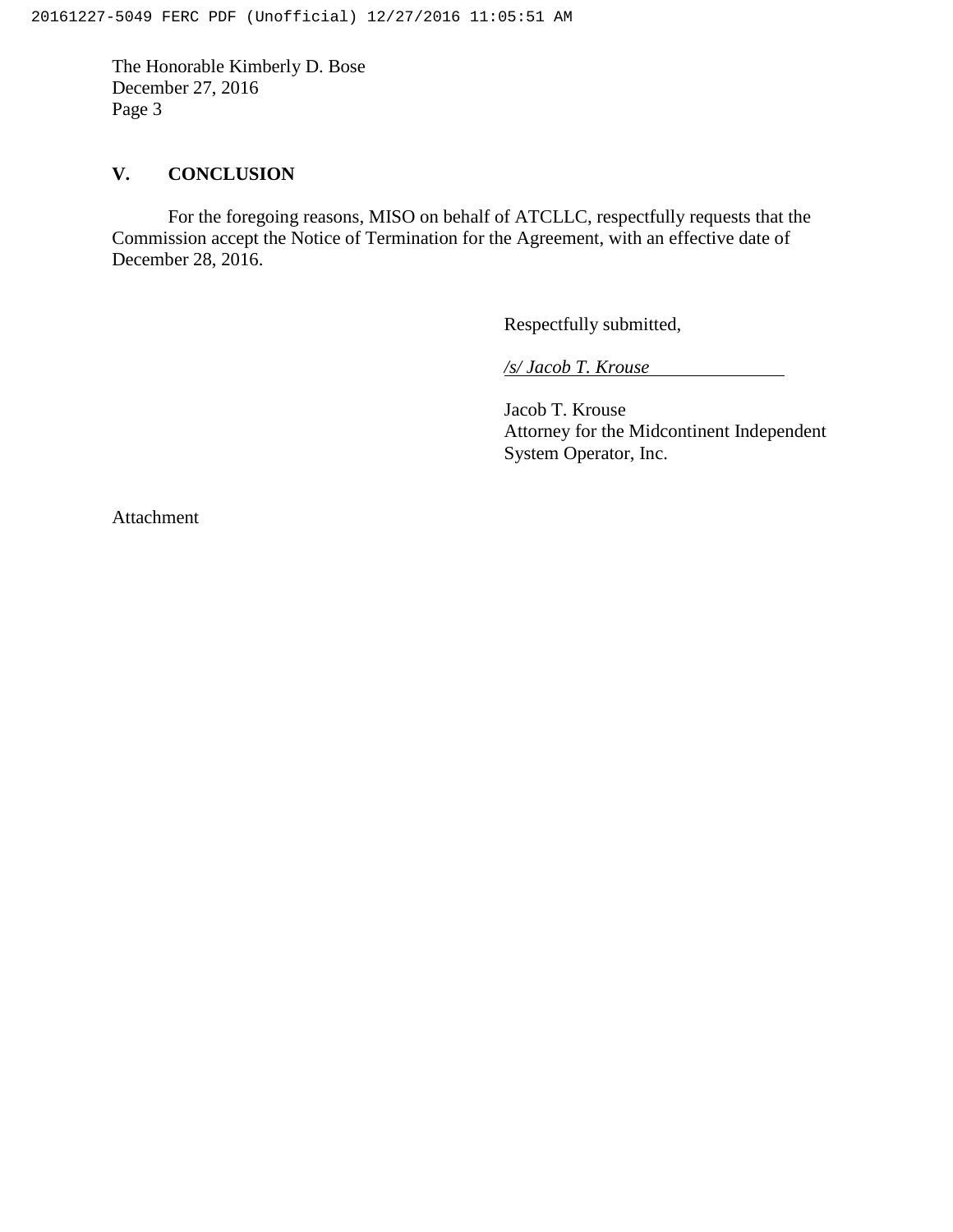Tab A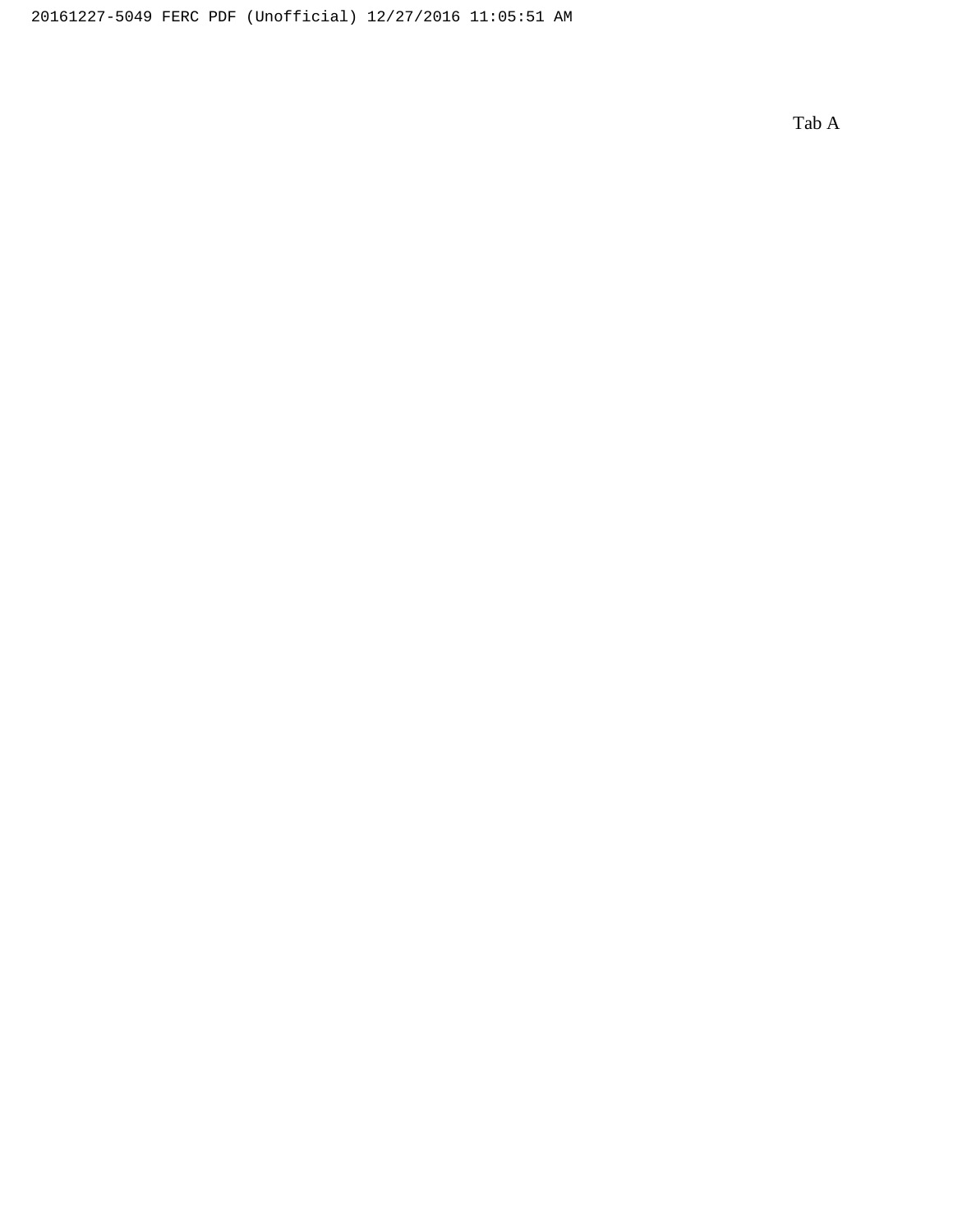### **NOTICE OF TERMINATION**

SA 2923 ATC-QUILT BLOCK WIND E&P VERSION 32.0.0

EFFECTIVE 12/28/2016

ORIGINAL SERVICE AGREEMENT NO. 2923

Project No. J395

# **TERMINATION OF AGREEMENT FOR ENGINEERING DESIGN AND PROCUREMENT OF MATERIAL FOR A PORTION OF THE REQUIRED NETWORK UPGRADES**

among

Quilt Block Wind Farm LLC

and

American Transmission Company LLC

and

Midcontinent Independent System Operator, Inc.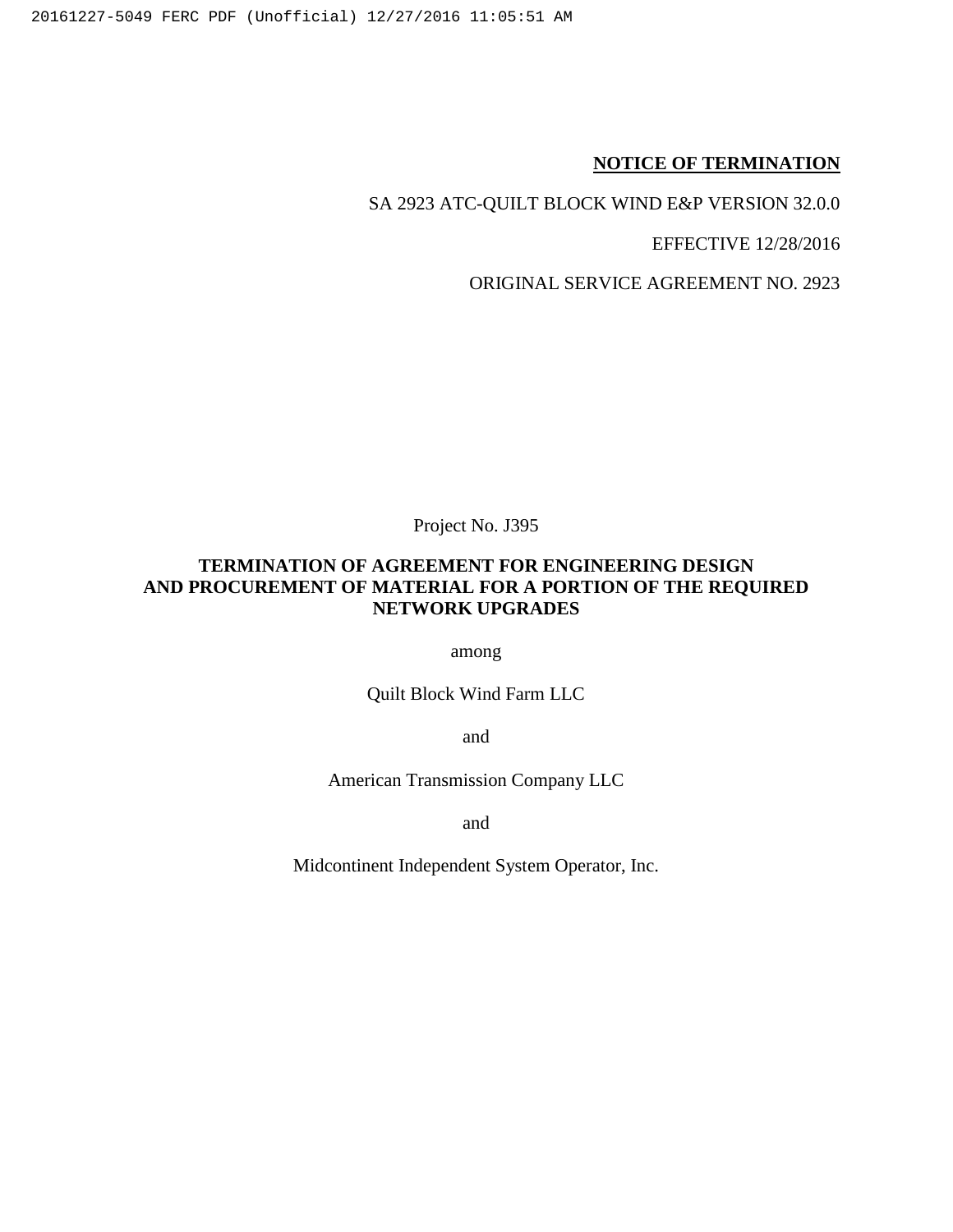FERC rendition of the electronically filed tariff records in Docket No. ER17-00678-000 Filing Data: CID: C001344 Filing Title: 2016-12-27\_SA 2923 ATC-Quilt Block Wind Farm E&P (J395) Notice of Termination Company Filing Identifier: 11121 Type of Filing Code: 10 Associated Filing Identifier: Tariff Title: Midwest ISO Agreements Tariff ID: 13 Payment Confirmation: Suspension Motion:

Tariff Record Data: Record Content Description, Tariff Record Title, Record Version Number, Option Code: SA 2923, ATC-Quilt Block Wind Farm E&P (J395), 32.0.0, A Record Narative Name: Tariff Record ID: 10593 Tariff Record Collation Value: 293898240 Tariff Record Parent Identifier: 4507 Proposed Date: 2016-12-28 Priority Order: 1000000000 Record Change Type: CHANGE Record Content Type: 1 Associated Filing Identifier:

#### **NOTICE OF TERMINATION**

#### SA 2923 ATC-QUILT BLOCK WIND E&P VERSION 32.0.0

EFFECTIVE 12/28/2016

ORIGINAL SERVICE AGREEMENT NO. 2923

Project No. J395

## **TERMINATION OF AGREEMENT FOR ENGINEERING DESIGN AND PROCUREMENT OF MATERIAL FOR A PORTION OF THE REQUIRED NETWORK UPGRADES**

among

Quilt Block Wind Farm LLC

and

American Transmission Company LLC

and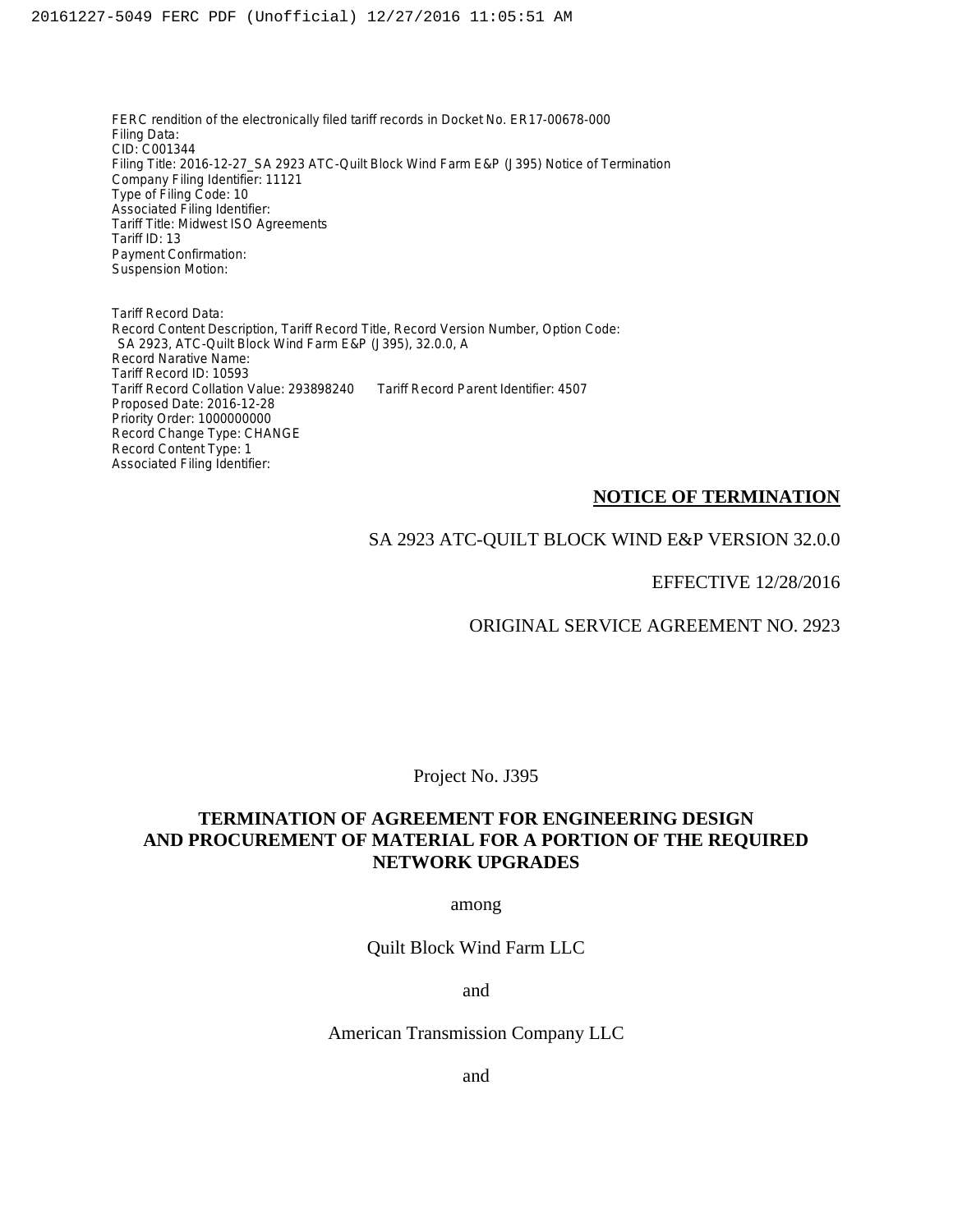Midcontinent Independent System Operator, Inc.